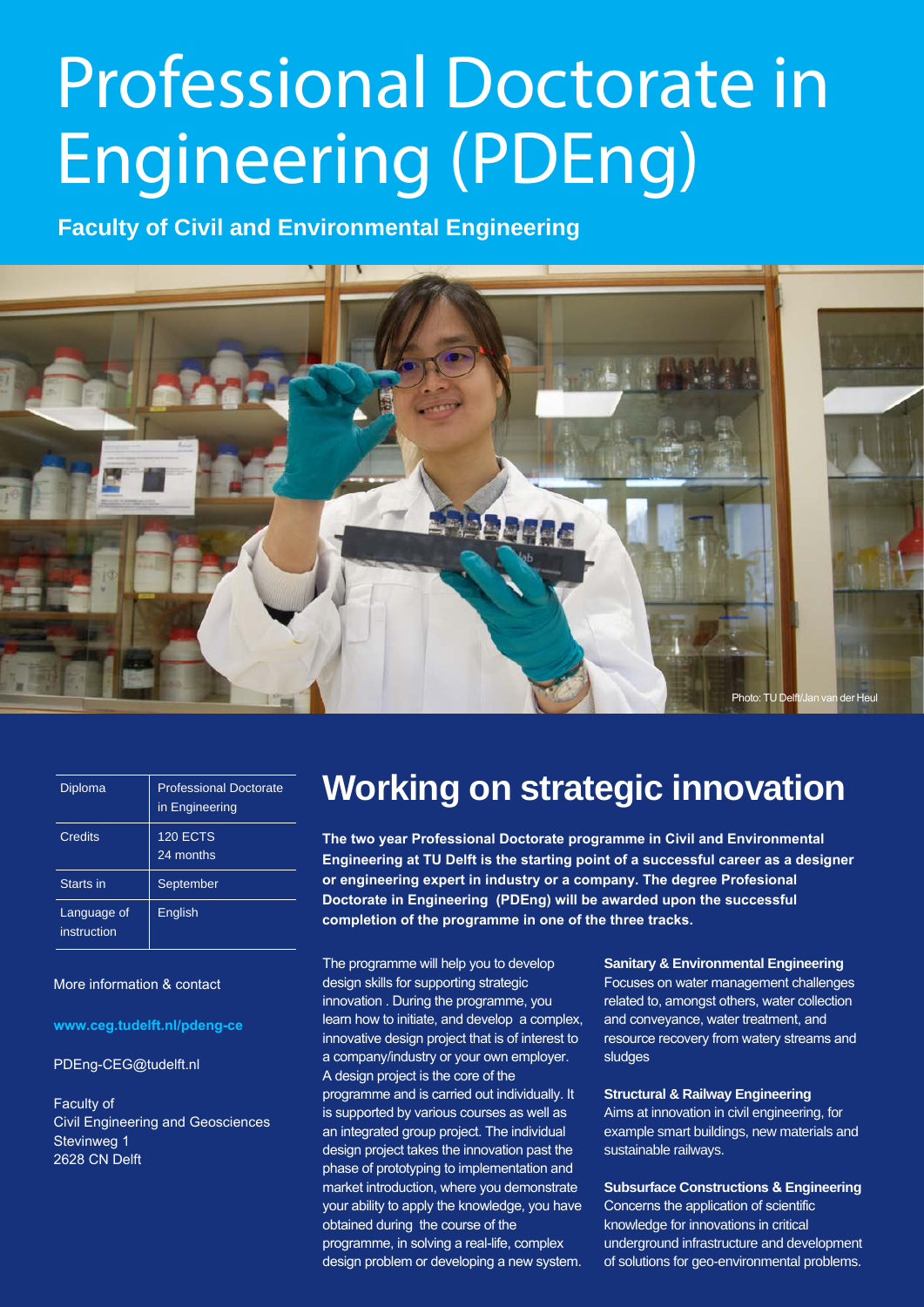

#### **Prof. Timo Heimovaara Geo-Environmental Engineering**

"Renewal an renovation of tunnels and waterways but also demands for safety and lifespan extension of crucial underground constructions require innovations in various areas. Successful steps from science to market introduction of these innovations, require involvement of talented designers who can combine engineering knowledge with business expertise and operational know-how.

With the track Subsurface Constructions & Engineering of our PDEng programme, we aim to develop systems, methods and applications to support maintenance and renovation projects and to find solutions for complex soil problems. Examples are: systems for early detection of tunnel subsidence, techniques for repairing damages in concrete walls and tools for assessment of geohydrologic risks in canal projects.'

### **Direct response to market needs**

#### **Collaboration with the industry**

Various companies in the civil and environmental engineering sector are closely involved in the development of our education, so we can make the courses, projects and cases reflect the reality of tomorrow.

The water sector is closely involved in the PDEng programme with projects for the improvement of urban drainage, wastewater treatment and drinking water supply, but also for the recovery of resources from waste streams.

The railway sector has to work on a system leap that will allow building and maintenance of railway tracks without major disturbances of train services. In addition, the rising complexity of building and civil construction requires specialists with comprehensive knowledge of civil engineering and the ability to integrate new technology and disciplines.

As for subsurface constructions, the civil sector is in full swing as operators of public infrastructure have to deal with complex decision-making about asset management of essential underground structures, such as tunnels, bridges, railway embankments, highways and canal beds. Many of these constructions are halfway through their life cycle and need maintenance or renovation. This requires innovations to support reconstruction projects and to introduce durable solutions.

#### **Challenges for the industry**

Our society is facing various social and environmental challenges, such as climate change, water pollution, ageing infrastructure, a rapid development of technology and increasing demands for mobility. These are all challenges that need innovative solutions by engineers and designers. As a response to this market need, the faculty of Civil Engineering and Geosciences at TU Delft provides a PDEng in Civil and Environmental Engineering that will deliver highly skilled design engineers who can succeed at the forefront of the civil and environmental engineering sector.

### **Education**

The PDEng programme in Civil and Environmental Engineering consists of the following components:

- Individual Project (60 ECTS)
- Compulsory courses (28 ECTS)
- Elective courses (20 ECTS)
- Group Project (12 ECTS)

1 ECTS = 28 hrs of workload, according to the European Credit Transfer System (ECTS). One academic year is 60 ECTS.



### **Tools for practice**

Arthur de Boom (Rijkswaterstaat) developed an entry-level risk assessment tool for technical advisors to evaluate groundwater-related risks in canal maintenance projects, and developed a suitable control measure based on projectspecific objectives.

The added value of the tool is a swift risk assessment and control measure selection in an early stage. This supports decision making in risk management of costs and project delays.

Photo: Arthur (at the right) testing the robustness of a seepage control measure against passing vessels by means of flow velocity and (ground)water pressure measurements.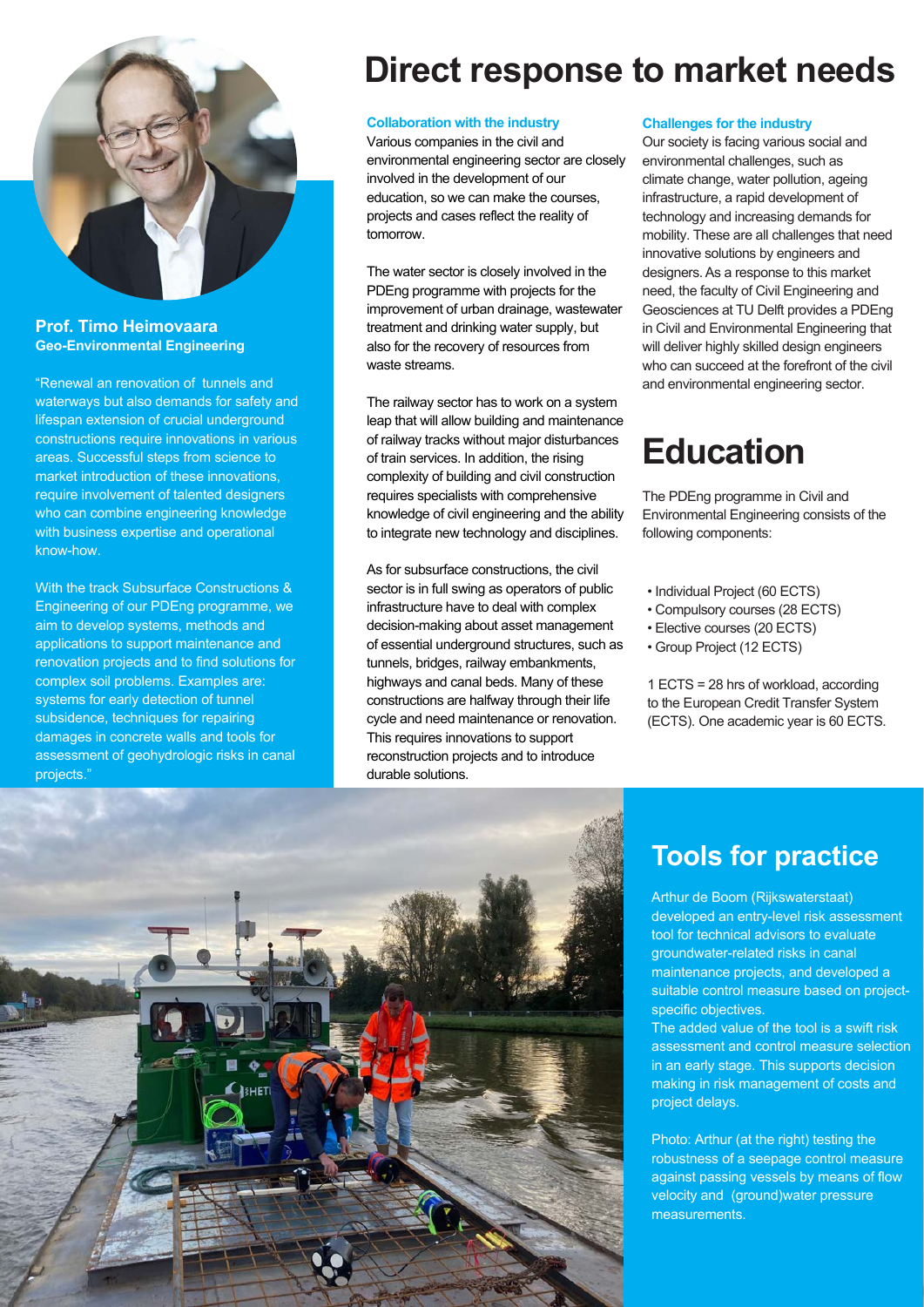

### **Prof. Luuk Rietveld Water Cycle Technology**

"Innovation in the Sanitary & Environmental industry is complex. Proper modern water supply and treatment not only depend on innovative process design, but also on factors such as intelligent monitoring and control, social and economic aspects, safety, and environmental impacts of the installations. Therefore, a designer should be able to integrate all these aspects and perform a proper assessment of water infrastructures.

The process of designing better water treatment and construction systems, sustainable building materials or a high performance water supply or drainage system, starts with an understanding of generic design, risk and asset management principles, and the latest technological developments."

**Compulsory courses**

#### **Asset Management for Designers**

The purpose of this course is to learn the skills needed to integrate acquired data, tools and new technology for the engineering of improvements in constructions and installations in an asset management context.

#### **Integrated Design**

This course integrates different design approaches that are relevant for all disciplines entailing the creation of products and services in the areas of civil, geo and environmental engineering.

#### **Effective Communication for Designers**

The objective of this course is to develop communication skills and to present ideas, models or new technology effectively to different types of audiences.

#### **Research Design**

Support of the PDEng trainee in defining and planning of the individual project with appropriate scientific research steps and in a relevant theoretical framework.

#### **Risk Management for Designers**

This course deals with the aspects of risk management in the individual project, with emphasis on methods and techniques for analysing and evaluating threats and failures.

#### **Advanced Principles in Product & Process Design**

Development of knowledge and competencies in product & process design methods. You will also learn to critically review and evaluate conceptual product or process designs.

#### **Group design project**

The group project is carried out jointly by the trainees working on a real case in the industry. The topic is determined in consultation with the companies involved in order to align the content as much as possible with the objectives of the sector.

#### **Elective courses**

The elective courses meet the knowledge requirements of the trainee and are focused on a deeper understanding of the discipline related to the individual project. They can be chosen from the TU Delft curricula for the existing MSc programmes.

The courses will be selected in consultation with the supervisors of the trainees and must be completed successfully to the standards of Delft University of Technology.



#### Photo: TU Delft/Jan van der Heul

### **Pilot plant design**

The presence of potentially hazardous substances in wastewater, such as pharmaceuticals, personal care products, hormones, steroids and pesticides is becoming a serious threat to our environment, especially surface water.

Nessia Fausta (TU Delft) designed and built a pilot plant based on innovative Adsorption-Oxidation technology using high-silica zeolite as a successful proof-of-practice for the removal of micropollutants from treated wastewater.

The technology is expected to be suitable for general municipal wastewater treatment but also for dedicated installations in industrial wastewater treatment plants.